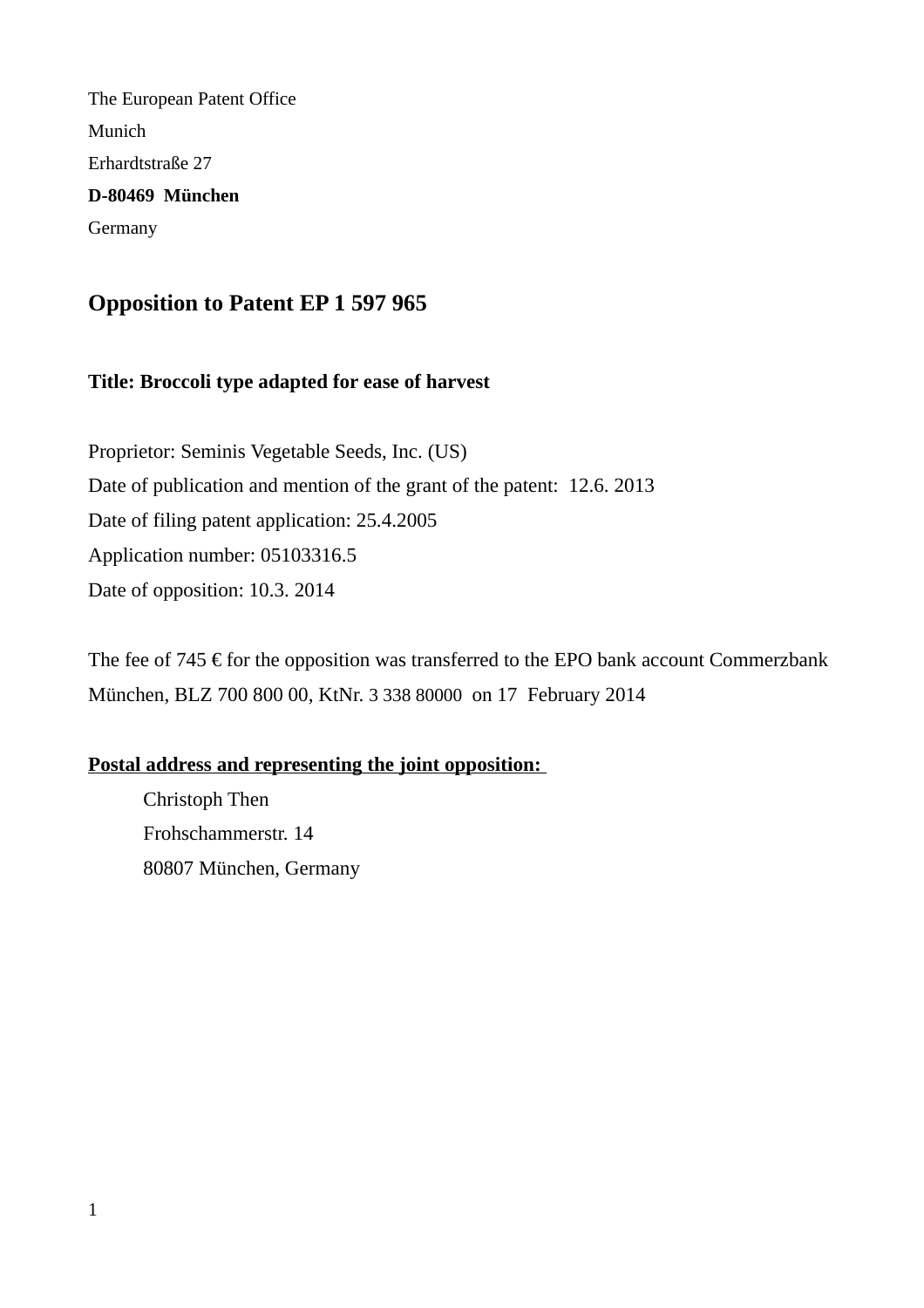### **List of opponents:**

Arbeitsgemeinschaft Bäuerliche Landwirtschaft, AbL, Deutschland (DE) Arbeitsgemeinschaft Bäuerliche Landwirtschaft, AbL, Bayern (DE) Arche Noah (AT) Bingenheimer Saatgut AG (DE) BioForum Vlaanderen (BE) Bionext (NL) Bund Naturschutz in Bayern (DE) Bund Ökologischer Lebensmittelwirtschaft, BÖLW (DE) Bündnis gentechnikfreie Landwirtschaft Niedersachsen, Bremen und Hamburg (DE) Christoph Then (in support of *No Patents on Seeds!*) (DE) FIAN, FoodFirst Informations- and Actions-Network (DE) Grupo de Acção e Intervenção Ambienta, GAIA (PT) Gen-ethisches Netzwerk e.V. (DE) Gesellschaft für ökologische Forschung (DE) Getreidezüchtung Peter Kunz (CH) Greenpeace Hungary (HU) IG FÜR (DE) IG Nachbau (DE) IG für gentechnikfreie Saatgutarbeit (DE) Katholisches Landvolk Bewegung, KLB (DE) Navdanya International (IT) Réseau Semences Paysannes (FR) Red de Semillas (ES) Ruth Tippe (in support of *Kein Patent auf Leben!*) (DE) Umweltinstitut München (DE) Verband Katholisches Landvolk (DE) Zukunftsstiftung Landwirtschaft (DE)

## **The opposition is supported by around 75.000 signatures**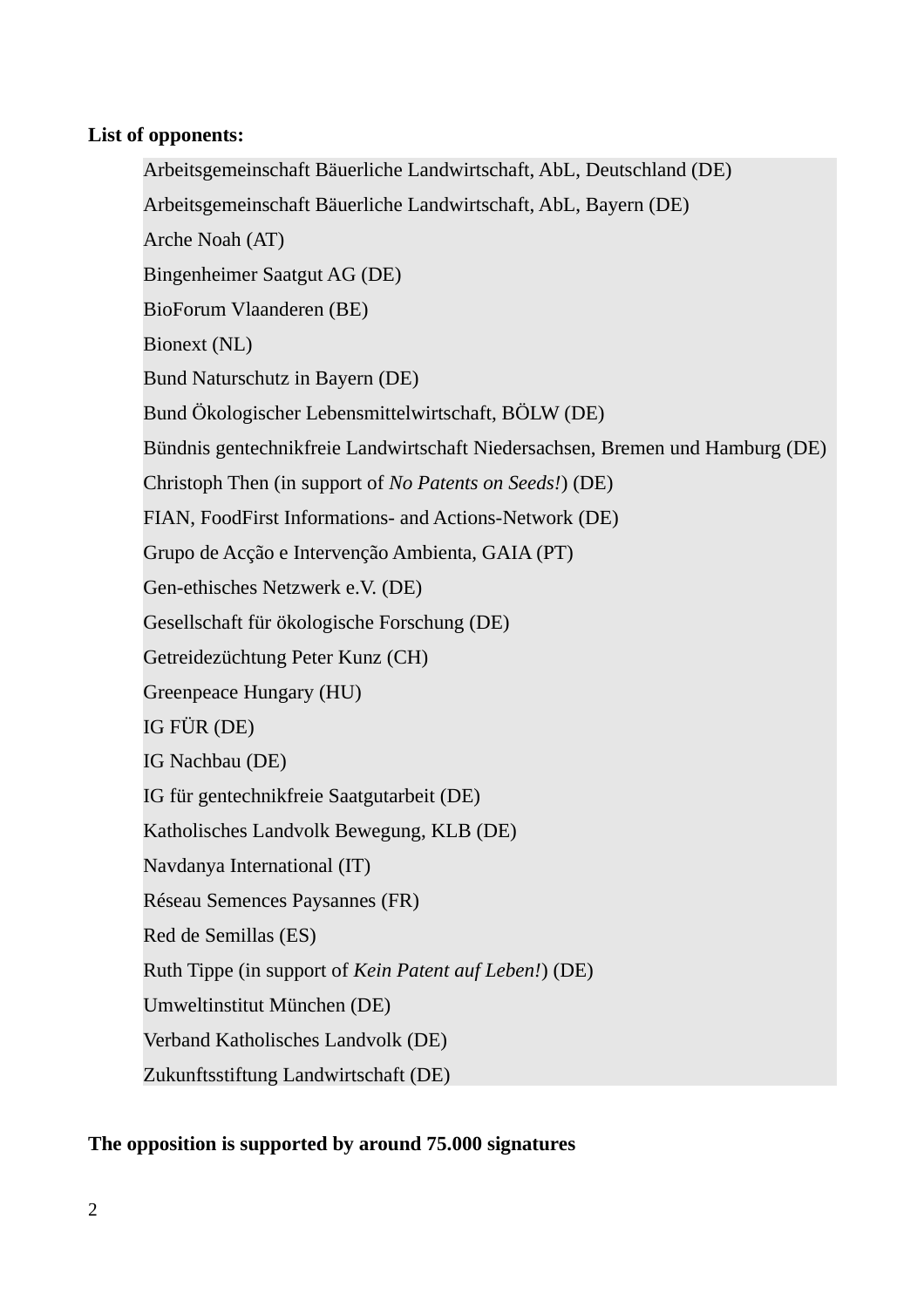**The subject-matter of the European patent is not patentable under European Patent Convention (EPC). The opponents request the patent be revoked in its entirety.** 

#### **Reasons for opposition:**

- Article 53b (EPC) is of special relevance because it excludes patents on plant varieties and on essentially biological processes for the breeding of plants.
- The subject-matter of the patent is not inventive according to Article 56 (EPC).
- The patent is contrary to morality and public order, Art 53a (EPC).

A public hearing is requested if the Opposition Division does not revoke the patent in its entirety.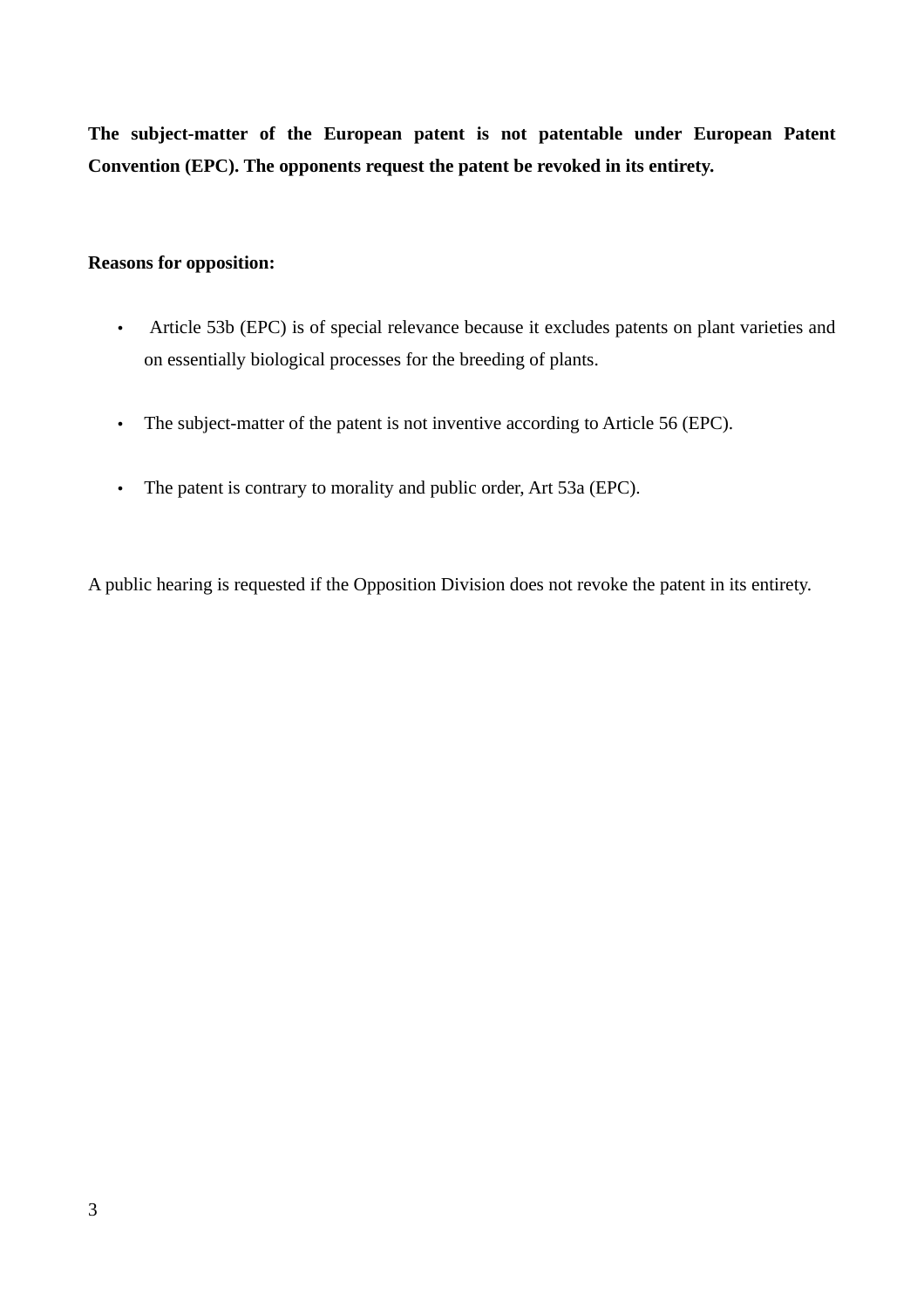#### **Summary:**

In June 2013, Seminis, a company owned by the US corporation Monsanto, was awarded a European patent on conventionally bred broccoli (EP 1597965). The broccoli is adapted to grow so that the head is higher than the leaves to make mechanical harvesting easier. The patent covers the plants, the seeds and the "severed broccoli".

These plants are neither new nor inventive: As described in the patent, the idea of breeding broccoli with a raised head was described in publications many years ago and there are several types of broccoli already known to possess a similar phenotype to that set out in the patent. This shows that the broccoli as described in the patent is derived from existing biodiversity or from previously bred plants.

If the description in the patent wording is correct, Seminis has now bred varieties of broccoli with raised heads that are more homogenous in their characteristics than previously know types of broccoli. However, these plants have simply been produced by crossing and selection, which is regarded as an essentially biologically process for breeding which cannot be patented according to the European Patent Convention and current EPO (G2/07 and G1/08) decisions.

Further, the group of plants described in the patent as having several uniform characteristics such as a raised head of specific height, a specific colour and defined size is nothing other than a plant variety (or a group of varieties). Plant varieties are defined as a group of plants with uniform characteristics that are stable in following generations and distinctive in comparison with other types of plants. This broccoli meets all relevant criteria. Plant varieties are excluded from patentability according to the EPC and EPO (G1/98) case law.

Consequently, this patent constitutes a threefold violation of European patent law and presents ethical concerns. Patents on naturally occurring biodiversity in plant breeding are an abuse of patent law because instead of protecting inventions they become an instrument for the misappropriation of natural resources. These patents block access to the genetic resources necessary for further breeding. Basic resources needed for daily life are subordinated to monopolisation and become a source of financial speculation.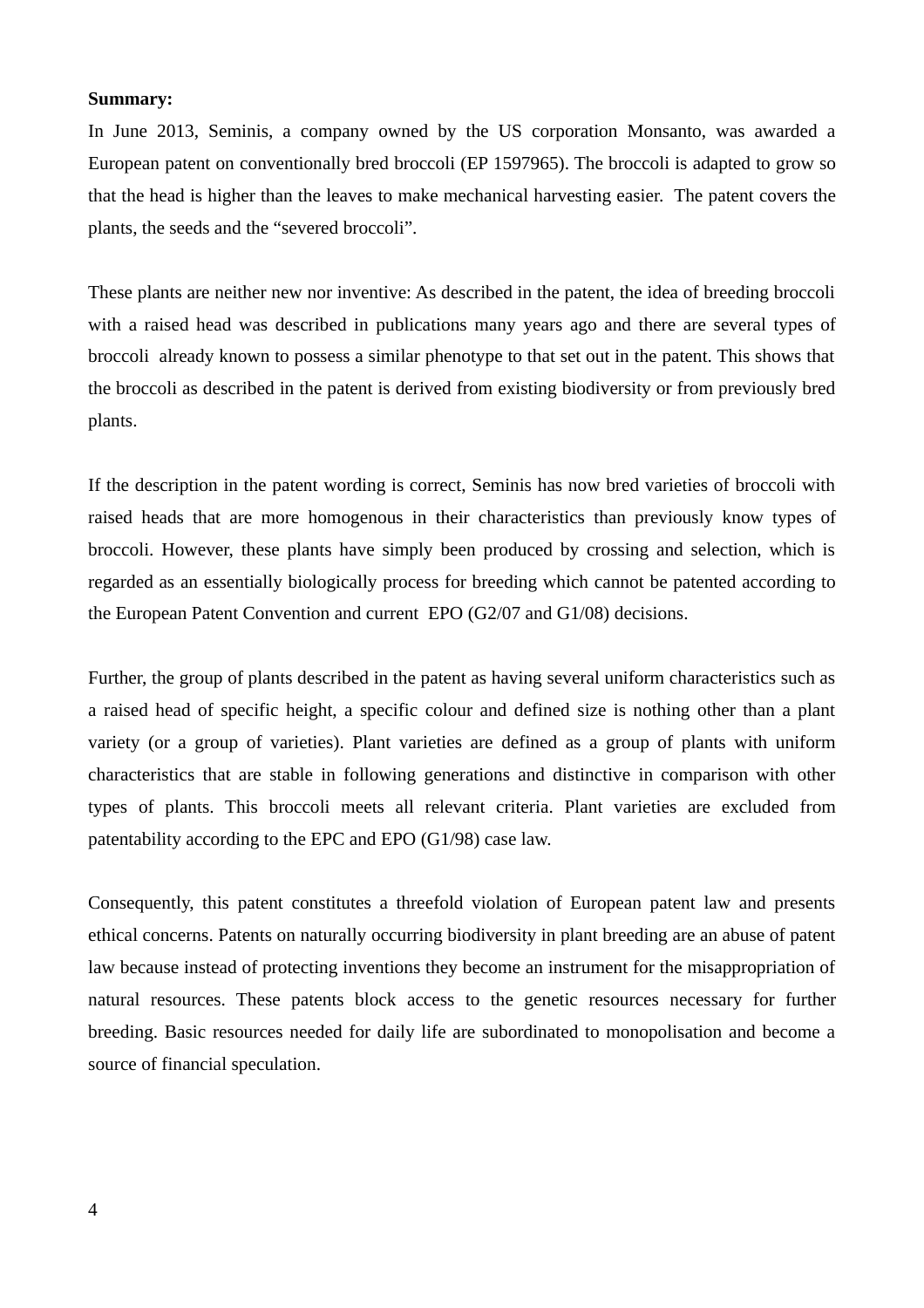#### **Detailed reasoning of the opposition:**

#### **(1) Art 53b, EPC, essentially biological breeding:**

Art 53b of the EPC excludes essentially biological processes for the production of plants or animals. In G2/07 and G1/08 this exclusion was defined as follows:

- *1. A non-microbiological process for the production of plants which contains or consists of the steps of sexually crossing the whole genomes of plants and of subsequently selecting plants is in principle excluded from patentability as being "essentially biological" within the meaning of Article 53(b) EPC.*
- *2. Such a process does not escape the exclusion of Article 53(b) EPC merely because it contains, as a further step or as part of any of the steps of crossing and selection, a step of a technical nature which serves to enable or assist the performance of the steps of sexually crossing the whole genomes of plants or of subsequently selecting plants.*
- *3. If, however, such a process contains within the steps of sexually crossing and selecting an additional step of a technical nature, which step by itself introduces a trait into the genome or modifies a trait in the genome of the plant produced, so that the introduction or modification of that trait is not the result of the mixing of the genes of the plants chosen for sexual crossing, then the process is not excluded from patentability under Article 53(b) EPC.*
- *4. In the context of examining whether such a process is excluded from patentability as being "essentially biological" within the meaning of Article 53(b) EPC, it is not relevant whether a step of a technical nature is a new or known measure, whether it is trivial or a fundamental alteration of a known process, whether it does or could occur in nature or whether the essence of the invention lies in it.*

There is no doubt that the description given in the patent meets the criteria for this decision. For example on page 10, line 57 of the patents it is stated that:

*"A pedigree showing the development of the line 970195 is summarized in figure 3, demonstrating a typical series of crosses and selections in the development of the plants"* 

Furthermore, it has to be taken into account that the European Parliament in a resolution (European Parliament resolution of 10 May 2012 on the patenting of essentially biological processes) gave an interpretation of the EU Directive 98/44, which was adopted by the EPO and is applied in current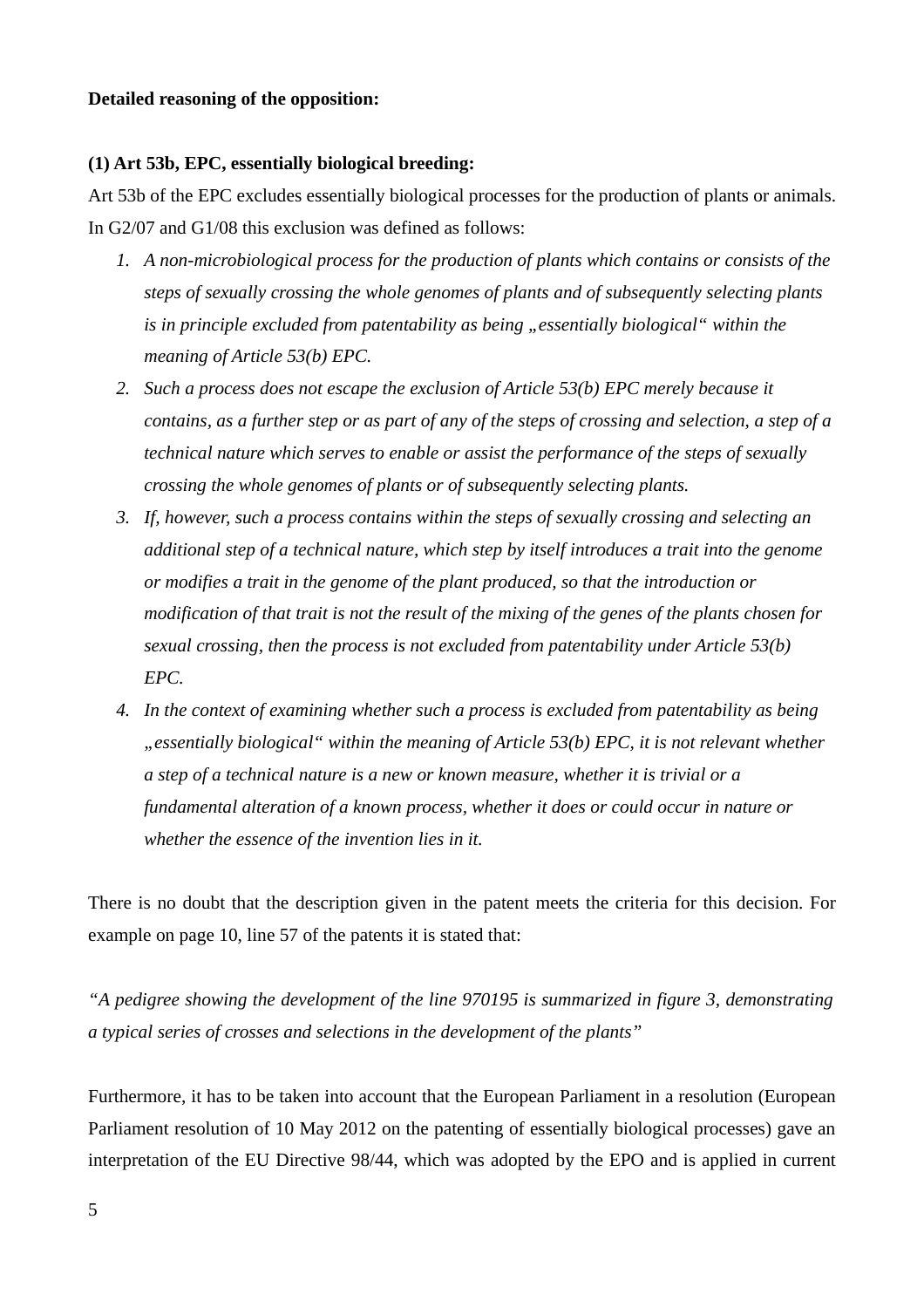case law. According to the text of the resolution, the EU Parliament

*(…)* 

*3. Welcomes the decisions of the Enlarged Board of Appeal of the EPO in the so-called 'broccoli' (G 2/07) and 'tomato' (G 1/08) cases, dealing with the correct interpretation of the term 'essentially biological processes for the production of plants (or animals)' used in Directive 98/44/EC and the European Patent Convention to exclude such processes from patentability;*

*4. Calls on the EPO also to exclude from patenting products derived from conventional breeding and all conventional breeding methods, including SMART breeding (precision breeding) and breeding material used for conventional breeding;(...)*

*6. Welcomes the recent decision of the European Patent Office in the WARF case and of the European Court of Justice in the Brüstle case, as they appropriately interpret Directive 98/44/EC and give important indications on the so-called whole content approach; calls on the European Commission to draw the appropriate consequences from these decisions also in other relevant policy areas in order to bring EU policy in line with these decision. (…)* 

The EU Parliament, together with the EU Commission and the EU Council, developed and adopted the EU Directive 98/44 currently applied by the EPO, making its interpretation of the provisions of the Directive highly relevant. Consequently, a whole-content approach has to be applied in this context (as also applied in G2/06) and products derived from essentially biological processes for breeding have to be excluded from patentability. Therefore, the patent must be revoked in its entirety.

### **(2) Art 53b, EPC, plant varieties:**

Article 53b also excludes patents on plant varieties. According to rule 26 of the EPC plant varieties are defined as follows:

*"Plant variety" means any plant grouping within a single botanical taxon of the lowest known rank, which grouping, irrespective of whether the conditions for the grant of a plant variety right are fully met, can be:* 

*(a) defined by the expression of the characteristics that results from a given genotype or combination of genotypes,* 

*(b) distinguished from any other plant grouping by the expression of at least one of the said characteristics, and* 

*(c) considered as a unit with regard to its suitability for being propagated unchanged.*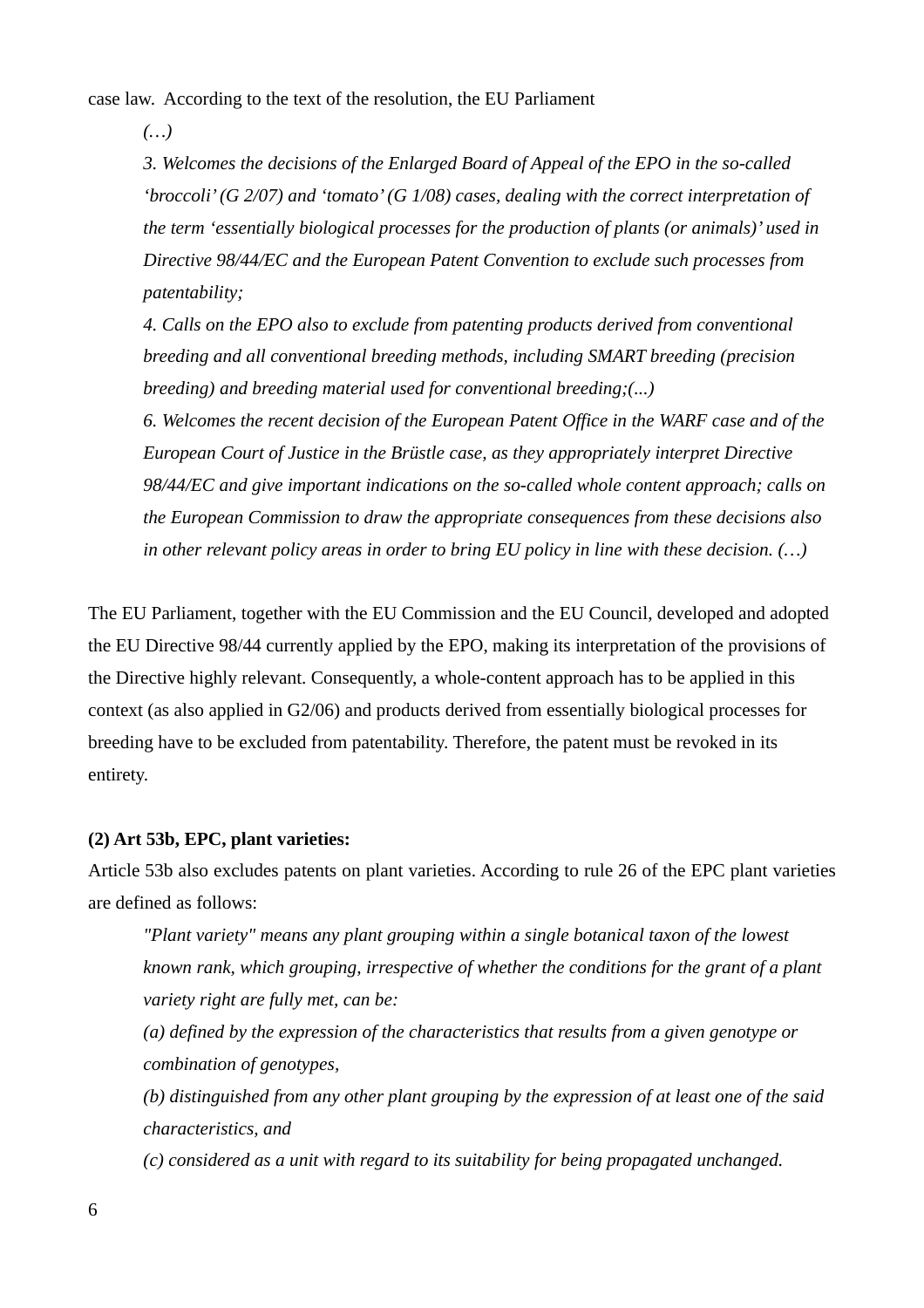Further, in G1/98 the EPO gives the following reasoning on the definition of plant varieties (emphasis added):

*"Varieties have been generally considered to be the result of the breeding process (cf Böringer, Industrial Property Rights and Biotechnology, Plant Variety Protection No. 55, June 1988, page 45, point 1.1). In essence, this means they are the result of the processes of selection and crossing, including modern techniques such as cell fusion which do not occur under natural conditions. This seemed self-evident so long as breeding was the only way to obtain new plants. The case law of the EPO has found, drawing on Article 2(2) of the UPOV Convention 1961, that plant varieties means a "multiplicity of plants which are largely the same in their characteristics and remain the same within specific tolerances after every propagation or every propagation cycle" (T 49/83, Propagating material/CIBA-GEIGY, OJ EPO 1984, 112, Reasons, point 2, confirmed in T 320/87, Hybrid plants/LUBRIZOL, OJ EPO 1990, 71, Reasons, point 13). Under Article 1(vi) of the UPOV Convention 1991, plant varieties are defined as follows:* 

*"Variety means a plant grouping within a single botanical taxon of the lowest rank, which grouping, irrespective of whether the conditions for the grant of a breeder's right are fully met, can be* 

- − *defined by the expression of the characteristics resulting from a given genotype or combination of genotypes,*
- − *distinguished from any other plant grouping by the expression of at least one of the said characteristics and*
- − *considered as a unit with regard to its suitability for being propagated unchanged;"*

*The definitions in Article 5(2) of the EC Regulation on Community Plant Variety Rights as well as under Rule 23b(4) EPC, which entered into force on 1 September 1999, are identical in substance. The reference to the expression of the characteristics that results from a given genotype or combination of genotypes is a reference to the entire constitution of a plant or a set of genetic information. (Van der Kooij, Introduction to the EC Regulation on Plant Variety Protection, London 1997, Article 5, paragraph 2; see also Byrne, Commentary on the Substantive Law of the UPOV 1991 Convention, London 1991, page 20 ff). In contrast, a plant defined by single recombinant DNA sequences is not an individual plant*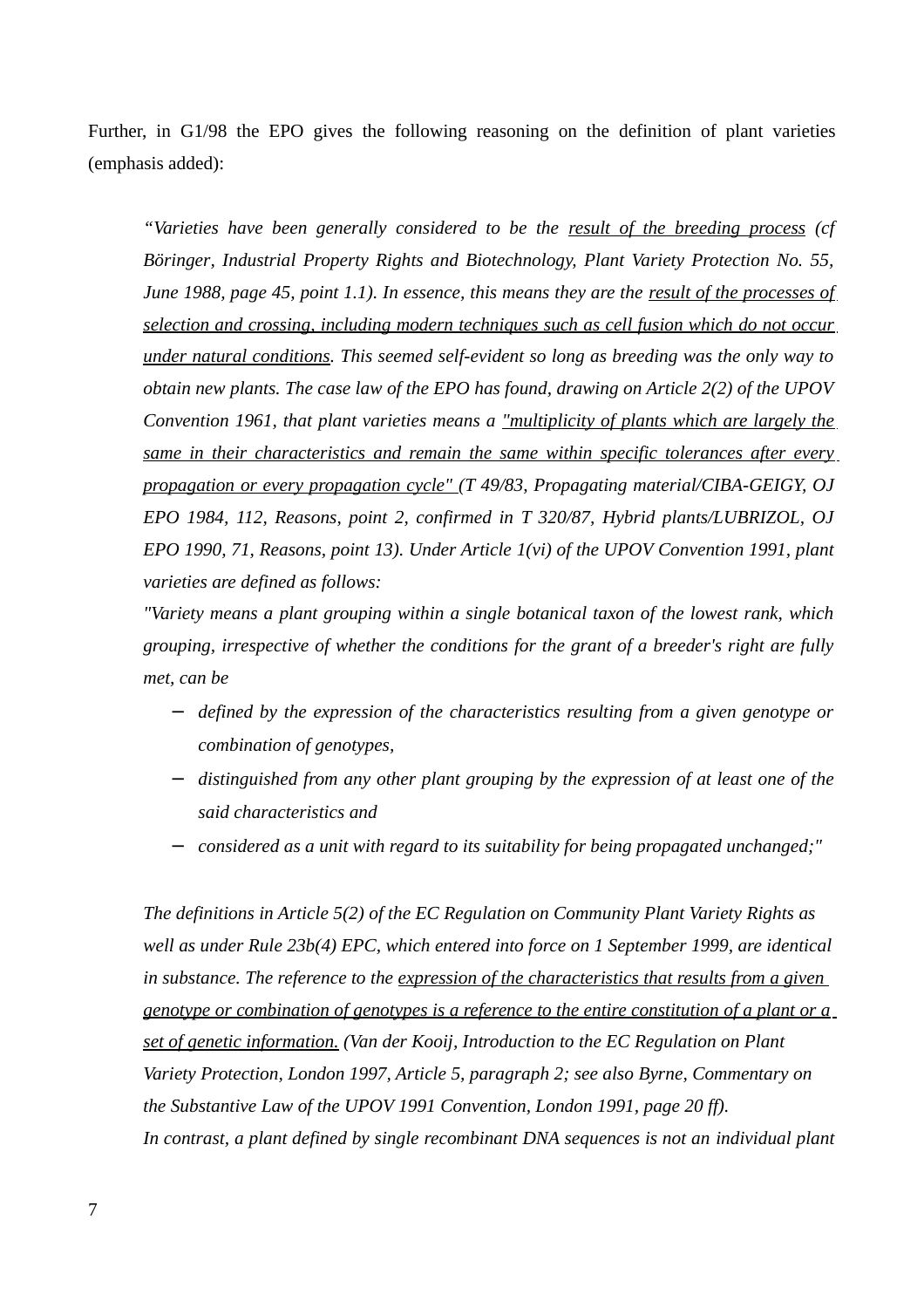*grouping to which an entire constitution can be attributed (Wuesthoff-Leßmann-Würtenberger, Handbuch zum deutschen und europäischen Sortenschutz, Weinheim 1999, paragraph 116). (…)"* 

There is some controversy as to whether G1/98 can be regarded as the correct interpretation of Article 53b and EU Directive 98/44. However, this is a separate case for discussion. In the case at hand, there is no doubt that

- − the plants are derived from breeding processes
- − their characteristics are based on a combination of genotypes (combined by crossing and selection)
- − the plants as described are meant to be homogenous and stable and distinct
- − can be described as a multiplicity of plants which are largely the same in their characteristics.

There are many passages in the patent that can be used to prove this fact such as for example: >> page 6, line 39 which states homogenicity, stability and distinctiveness:

*"The assembly of harvested plants is uniform in weight, stalk length and other traits."*

 $\gg$  page 11, line 3 ff:

*"The head exsertion of this broccoli line has shown uniformity and stability for all traits and over several years."*

>> page 10, line 48 ff which shows that the whole genotype was evolved by breeding and the plants are not the result of genetic elements that can be isolated and transferred to other plants:

*"Only after a succession of years of crossing and selection in combination with one or two generations of selfing was it shown that the genetic linkage that existed between head exsertion and poor horticultural and head quality could be broken. The progress in any generation was always small and difficult to quantify from generation to generation."*

It also should acknowledged that figure 3/ page 16 is nothing other than a breeding process to show how to produce a plant variety by combining the genome of several varieties or breeding lines of broccoli.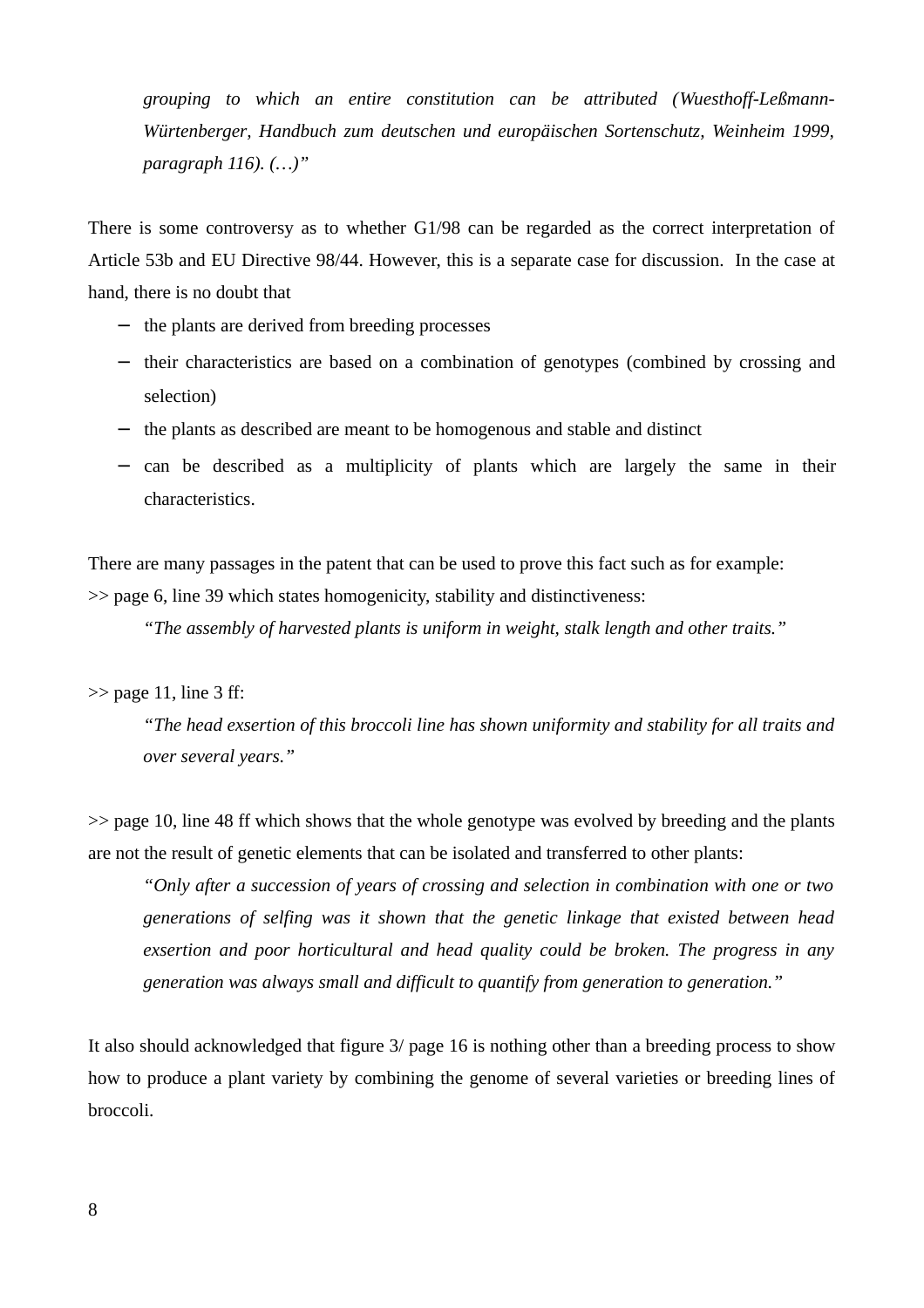As mentioned, a whole-content approach has to be applied in this context (as requested by European Parliament and applied in G2/06) and not only the carefully worded claims of the patent. A comparison can be made with the wording of US Patent 8,030,549 B2 to show that careful wording concerning the same type of broccoli was intentionally used to sidestep the prohibition in Article 53b. In the aforementioned patent the word variety is, for example, used in the field of invention section:

*"The present invention relates to the field of plant breeding and variety development, and more specifically, relates to the development of a new and distinct broccoli type for easier harvest."* 

Similar wording is used in the European Patent but without mentioning plant varieties. The claims of the US Patent 8,030,549 B2 have a different wording. The plants and seeds claimed are described as "*inbred"* and "*hybrid"* broccoli plants derived from specific "*lines"* of broccoli. This wording shows that the claims concerning plant varieties have been carefully avoided in the claims of the European Patent.

Consequently, the plants as claimed in the patent must be considered to be a plant variety (or a group of plant varieties) and the patent must be revoked in its entirety.

#### **(3) Art. 56, EPC**

Art. 56 requires inventiveness in order for a patent to be granted. However, in this case, it was already known that breeding broccoli with an exserted head would be desirable but could only be achieved after further breeding (see page 2-4 of the patent). The patent does not contain any technical explanation of how to overcome the problem described by the patent holder on page 4, line 8. The plants were simply crossed and selected over several generations. This is a time consuming process, but it is not inventive. So ultimately Seminis / Monsanto might be in a position to obtain plant variety protection for its seeds but cannot claim protection of any *invention* under patent law.